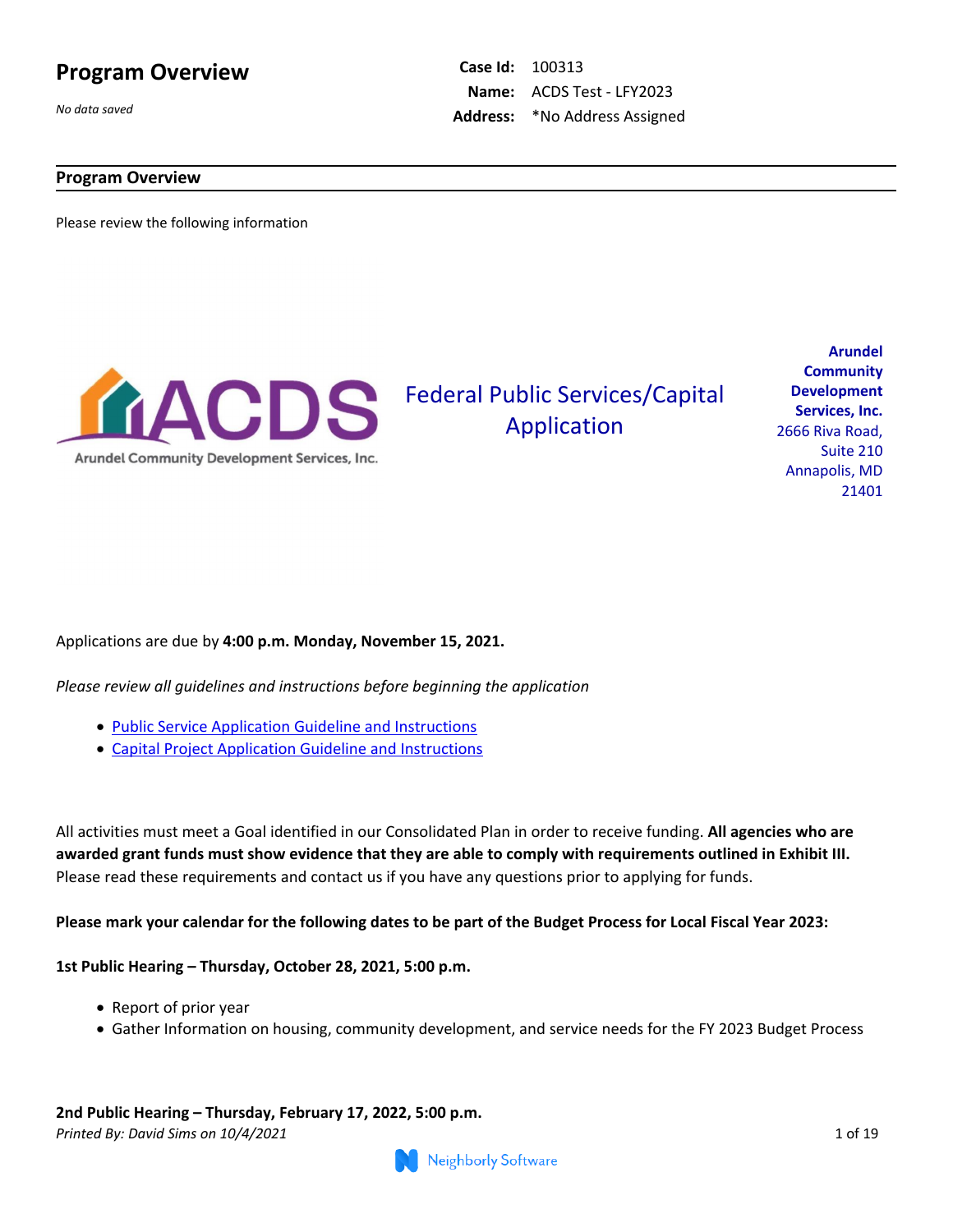- ACDS Staff will make FY 2023 Budget recommendations to the ACDS Board
- The public will have an opportunity to make public comments in response to the recommendations.

All meetings will be held virtually. **Please RSVP to Ms. Arica Smith at<asmith@acdsinc.org>or 410-222-3961** and meeting links will be provided prior to the Public Hearing. When you RSVP, please indicate if you wish to speak. Each individual or organization will be provided with two (2) minutes to make public comments if desired.

If you wish to attend and require a special accommodation (e.g. interpreter for deaf and hard of hearing or for persons with limited English proficiency) please contact<ekarpewicz@acdsinc.org>or 410-222-3957 not later than 7 business days prior to the public meeting.

To discuss whether a specific activity may be eligible or to learn more about the application requirements, please contact Arica Smith at 410-222-3961 or e-mail<asmith@acdsinc.org>.**Those submitting a new recommendation are strongly encouraged to contact us to discuss their proposal before submitting an application.**

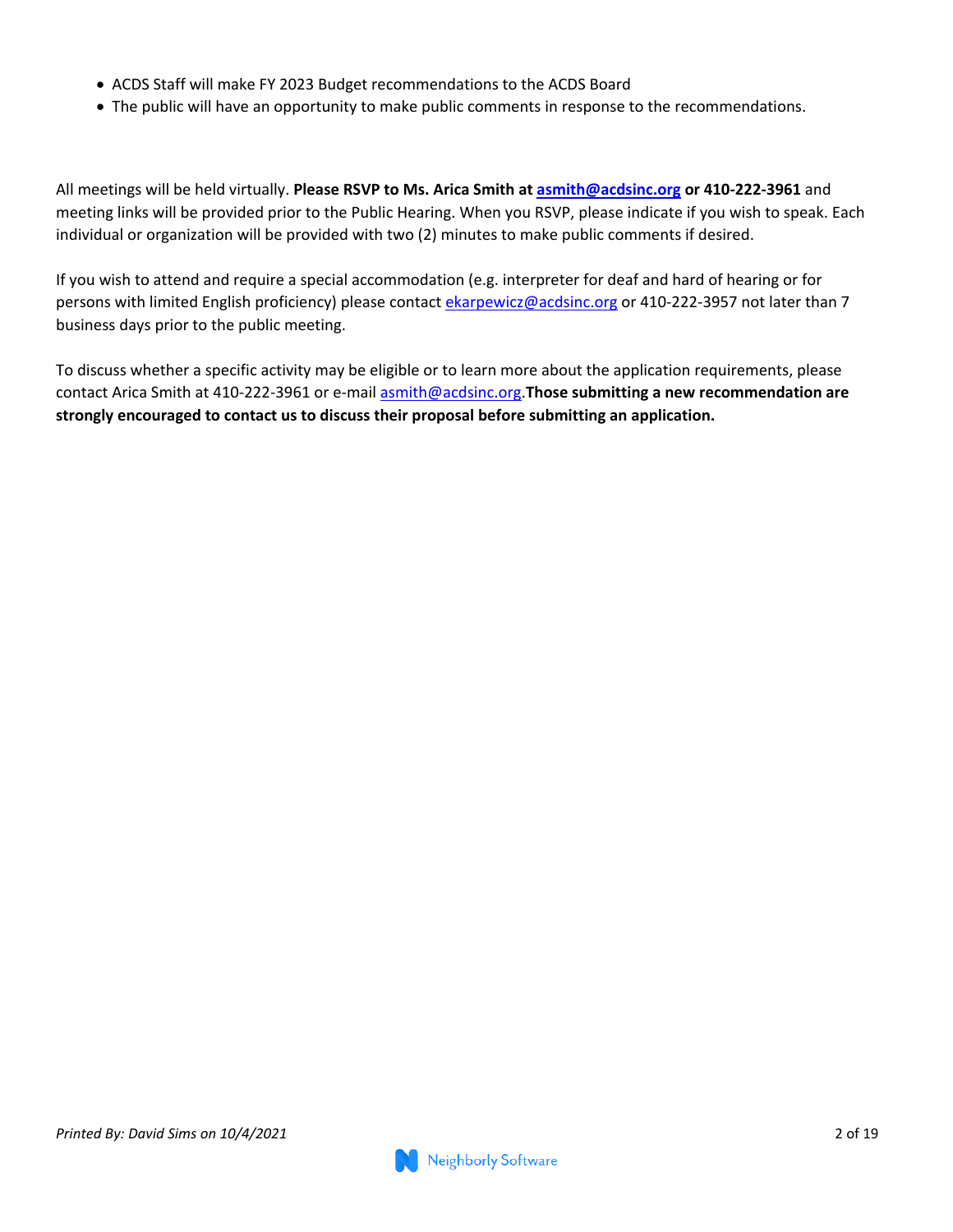# **A. Organization Information**

*No data saved*

**Case Id:** 100313 **Name:** ACDS Test - LFY2023 **Address:** \*No Address Assigned

| A. Organization Information                                                                                      |                                                             |
|------------------------------------------------------------------------------------------------------------------|-------------------------------------------------------------|
| Please provide the following information.                                                                        |                                                             |
| <b>ORGANIZATION INFORMATION</b><br>A1 Full Legal Name of Organization (as shown in Articles<br>of Incorporation) | <b>CONTACT INFORMATION</b><br><b>A9. First Name</b>         |
| <b>A2 Organization Address</b>                                                                                   | A10. Last Name                                              |
| A3 Website Address (if applicable)                                                                               | <b>A.11 Contact Person Title</b>                            |
| A4 DUNS#                                                                                                         | <b>A12 Phone Number</b>                                     |
| <b>A5 Employer Tax ID#</b>                                                                                       | <b>A13 Fax Number</b>                                       |
| <b>A6. Incorporation Date:</b>                                                                                   | <b>A14 Email</b>                                            |
| <b>A7. Incorporation Sate</b>                                                                                    | <b>AUTHORIZED SIGNATORY INFORMATION</b><br>A.15. First Name |
| A8. 501(C)(3) Registration Date:                                                                                 | A.16. Last Name                                             |
|                                                                                                                  | A.17. Authorized Signatory Title                            |
|                                                                                                                  | A.18. Phone Number                                          |
|                                                                                                                  | A.18. Email                                                 |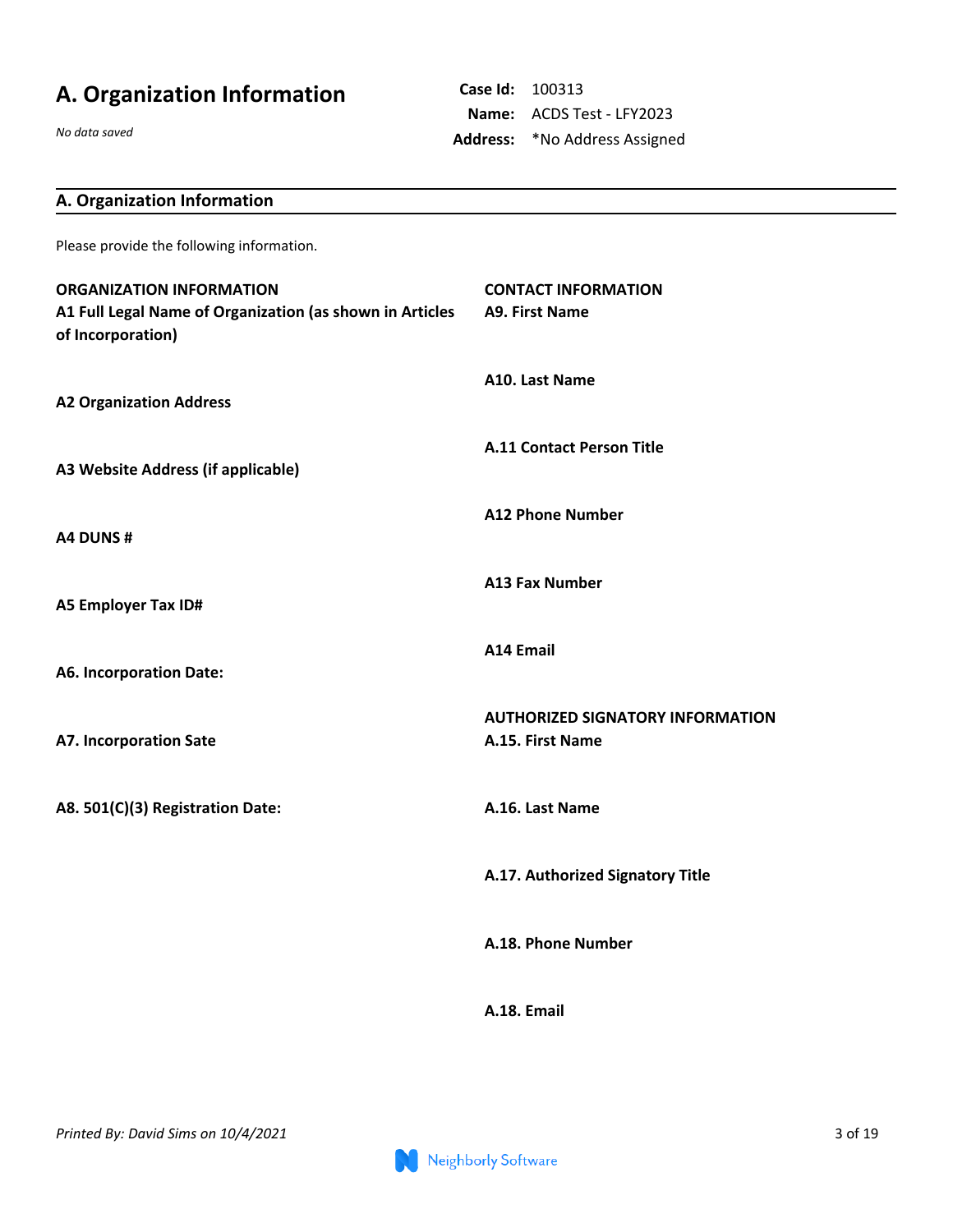# **B. Project Location and Beneficiaries**

*No data saved*

#### **B. Project Location and Beneficiaries**

Please provide the following information.

**If you are applying for funding to support a public service activity, please complete questions 1-8 in this section. If you are applying for funding for a Capital Project, please complete only questions 4-6.**

**Case Id:** 100313

**Name:** ACDS Test - LFY2023 **Address:** \*No Address Assigned

**B.1. Project Location**

#### **B.2 Primary service area(s) for this Project?**

| Service Area Map    |
|---------------------|
| **No files uploaded |

**B.3. Is there another Project providing the same service in the same service area?** 

**If yes, please explain why both projects are needed in order to meet a need.**

**B.4. How many people will directly benefit from this Project?**

**a. Please provide a brief narrative justification describing how you arrived at this number.**

**b. Of those, how many are low and moderate income?** 

**c. What percentage of total beneficiaries are low and moderate income?** 

**B.5. How will you document participant(s) income (if required)?**

**B.6. Please identify the target population that this project will serve, if applicable.**



**Persons who are homeless**

*Printed By: David Sims on 10/4/2021* 4 of 19

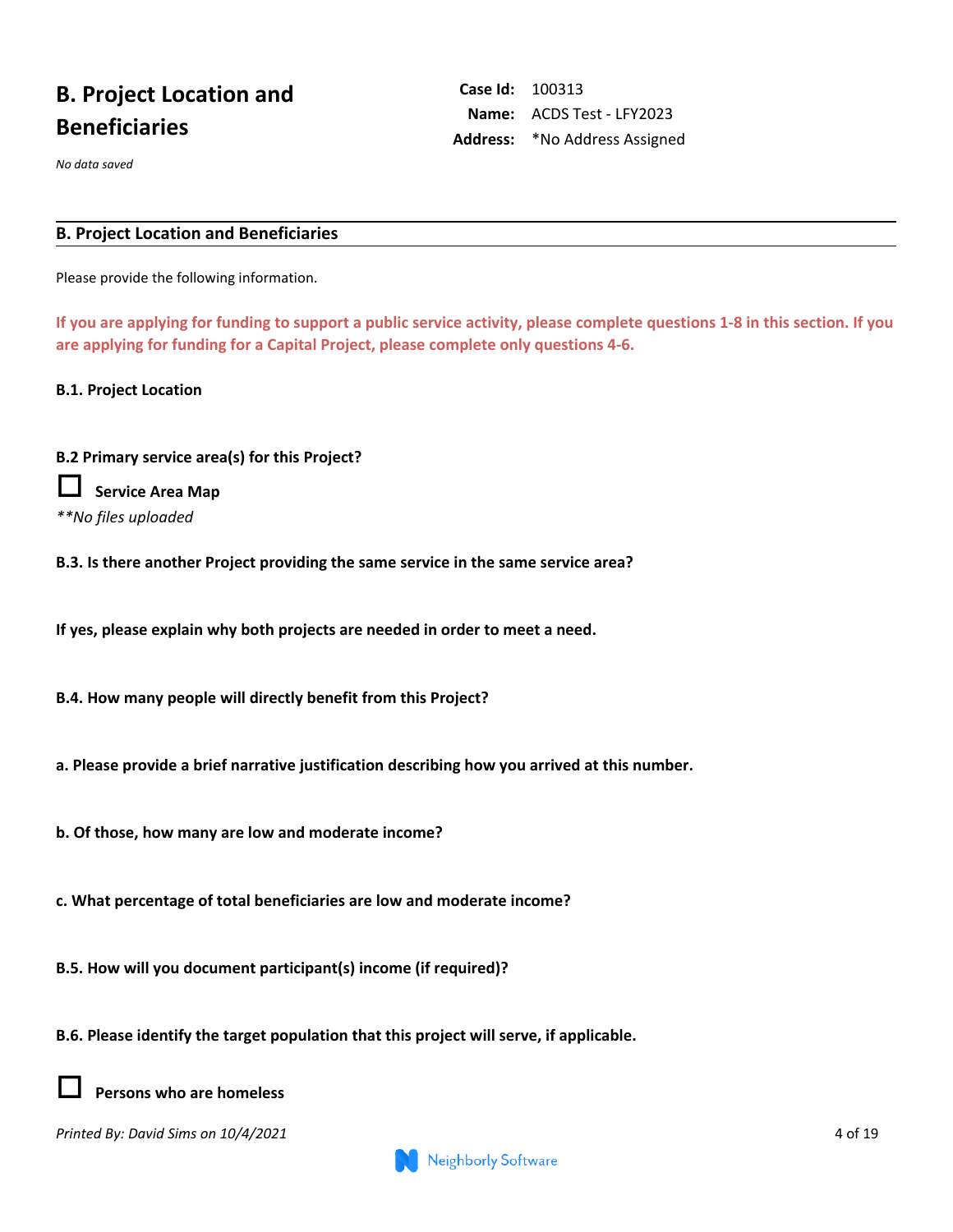**Persons with physical disabilities**

- **Persons with mental illness**
- **Persons with HIV/AIDS**
- **Elderly persons**
- **At-risk children and youth**
- **Other (please specify)**

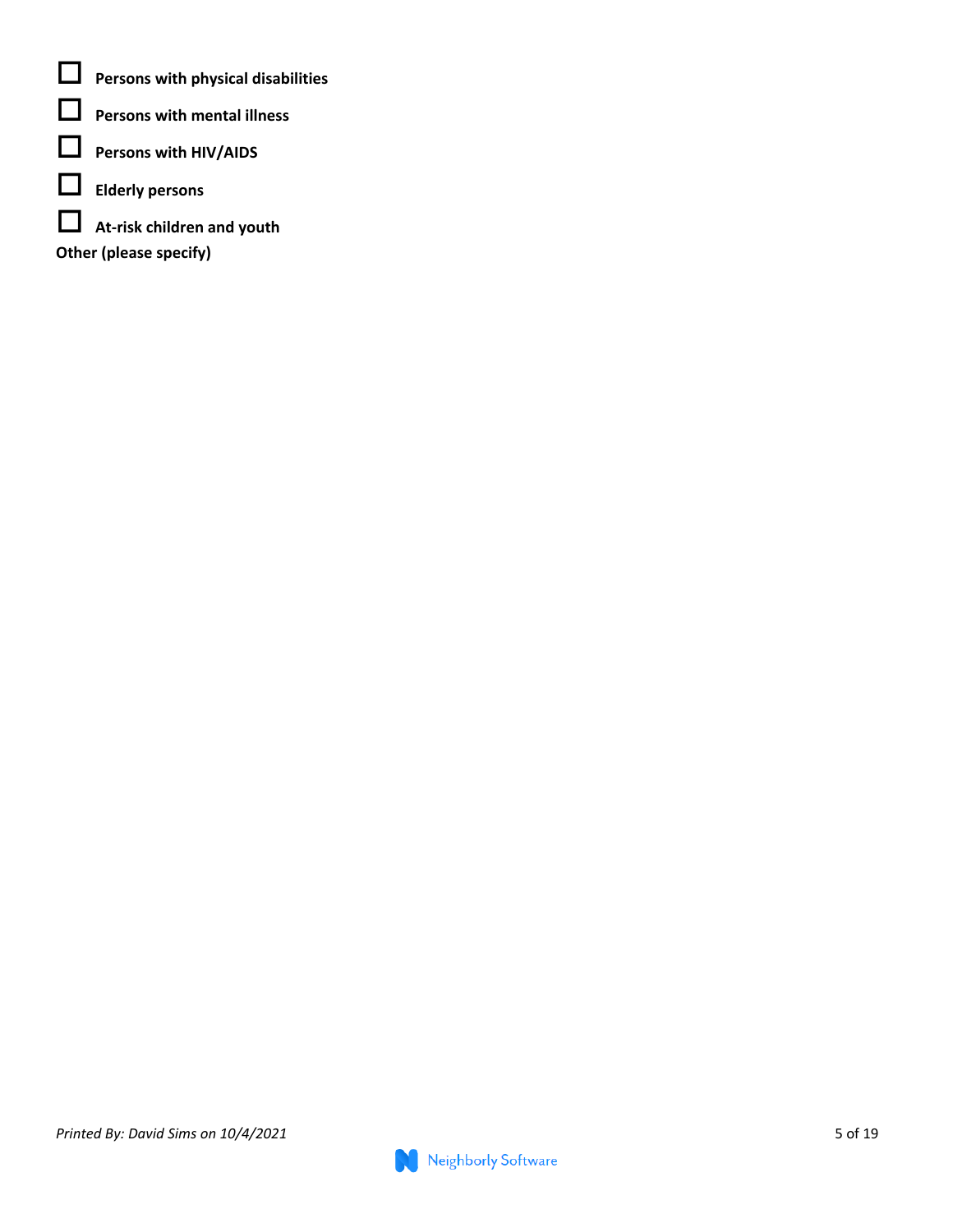# **C. Executive Summary & Description of Need**

*No data saved*

**Case Id:** 100313 **Name:** ACDS Test - LFY2023 **Address:** \*No Address Assigned

### **C. Executive Summary & Description of Need**

Please provide the following information.

#### **EXECUTIVE SUMMARY**

**C.1 Please provide a brief summary of your project. Please be sure to address the following items: the purpose of the project, how many people will be served, and how the funding will be used.** 

### **DESCRIPTION OF NEED**

**C.2 Describe how your project or program meets an unmet housing and community development need. Please provide census data, waiting list information, statistics and any other data that will help document the need for the activity you are recommending.**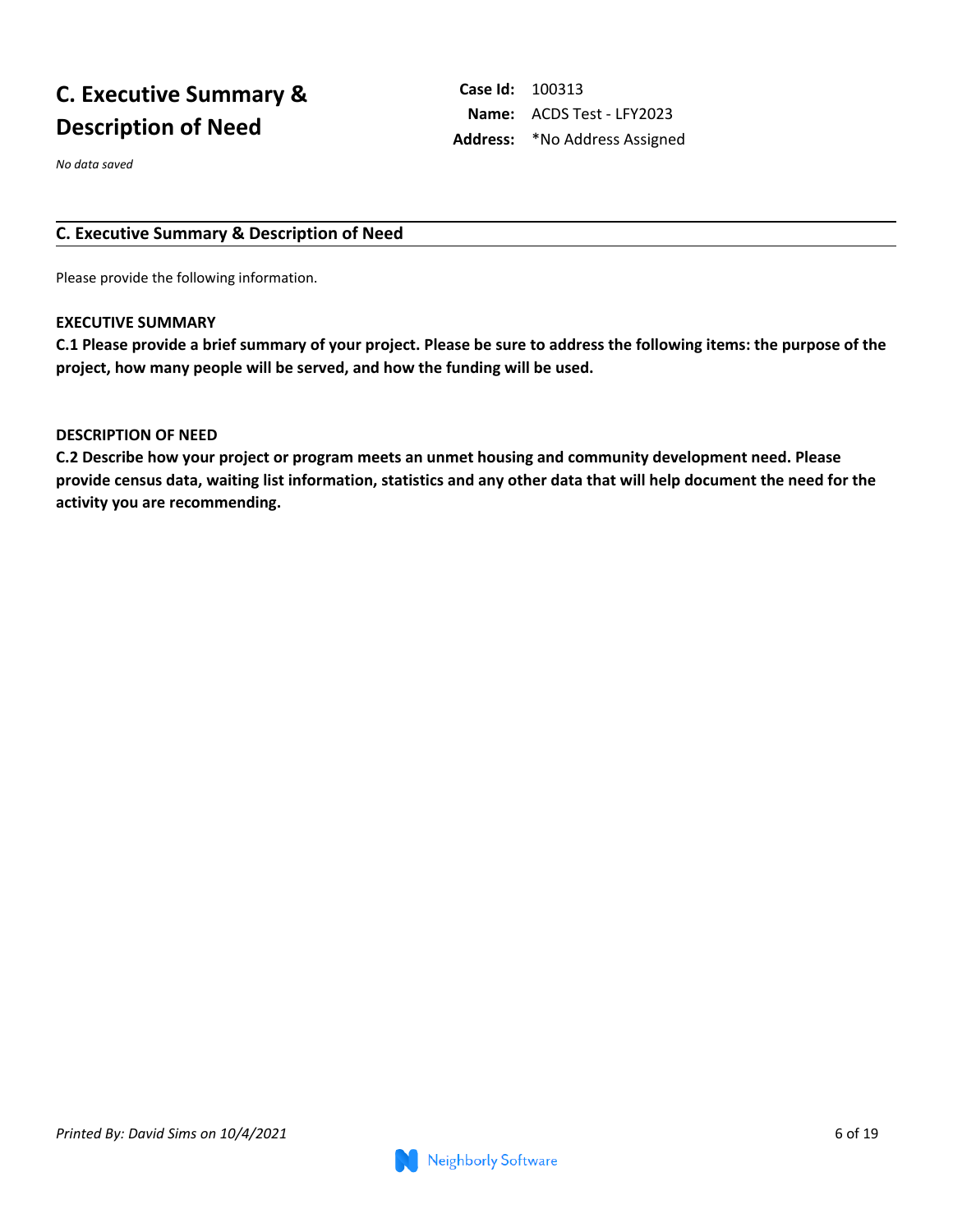## **D. Project Goals**

*No data saved*

**Case Id:** 100313 **Name:** ACDS Test - LFY2023 **Address:** \*No Address Assigned

### **D. Project Goals**

Please provide the following information.

**D.1. What is the goal of your program or activity? (Example: Increase the quality of life for residents of the targeted neighborhood through lower incidences of juvenile crime and better economic opportunities for area youth)**

**D.2. What strategy are you implementing to meet your goal? (Example: Provide a quality after-school program that provides safe and interesting opportunities to area youth; ensure that each participant is provided with academic assistance and/or job readiness training.)**

**D.3. Using this strategy described in D.2, how many outputs or people will be served? (Example: Serve 100 at risk youth per year.)**

**D.4. What are the program outcomes you want to achieve? (Example: 100 youth will improve academic standing and/or job readiness while the incidence of juvenile crime in the area will decrease.)**

**D.5. How will you measure the outcomes? (Example: Collection of school data and participant employment data via follow up survey; area crime data via the County Police Department.)**

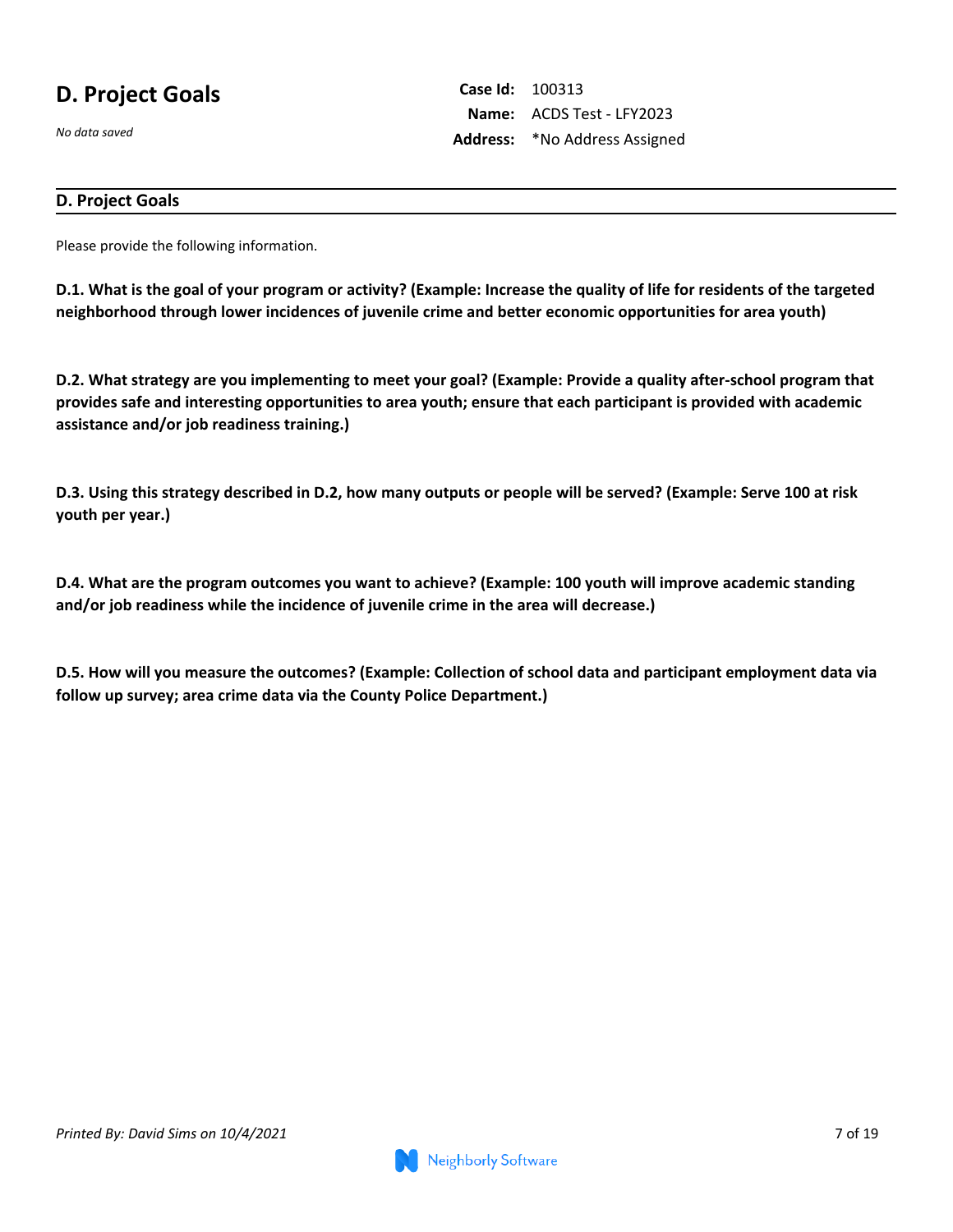# **E. Organization Experience and Capacity**

**Case Id:** 100313 **Name:** ACDS Test - LFY2023 **Address:** \*No Address Assigned

*No data saved*

#### **E. Organization Experience and Capacity**

Please provide the following information.

**If you are applying for a Capital Project you may skip this section.**

**E.1. What is your organizations number of paid staff?** 

**Total Full Time Staff Members**

**Total Part Time Staff Members**

**E.2. What is your organizations number of Volunteer staff?** 

**E.3. What is your organization's current annual operating budget?** \$0.00

#### **E.4. Please Provide the organization's major funding sources.**

| <b>Source of Funding</b> | Amount |
|--------------------------|--------|
|                          | \$0.00 |

**E.5. Does the organization currently receive funding, or are you applying to receive funding, through other County agencies?**

**E.6. If the answer to E.6 was yes, please provide the information of your funding source below.** 

**Agency Name:** 

**Agency Contact Person:**

|        | Amount Requested: |
|--------|-------------------|
| \$0.00 |                   |

*Printed By: David Sims on 10/4/2021* 8 of 19

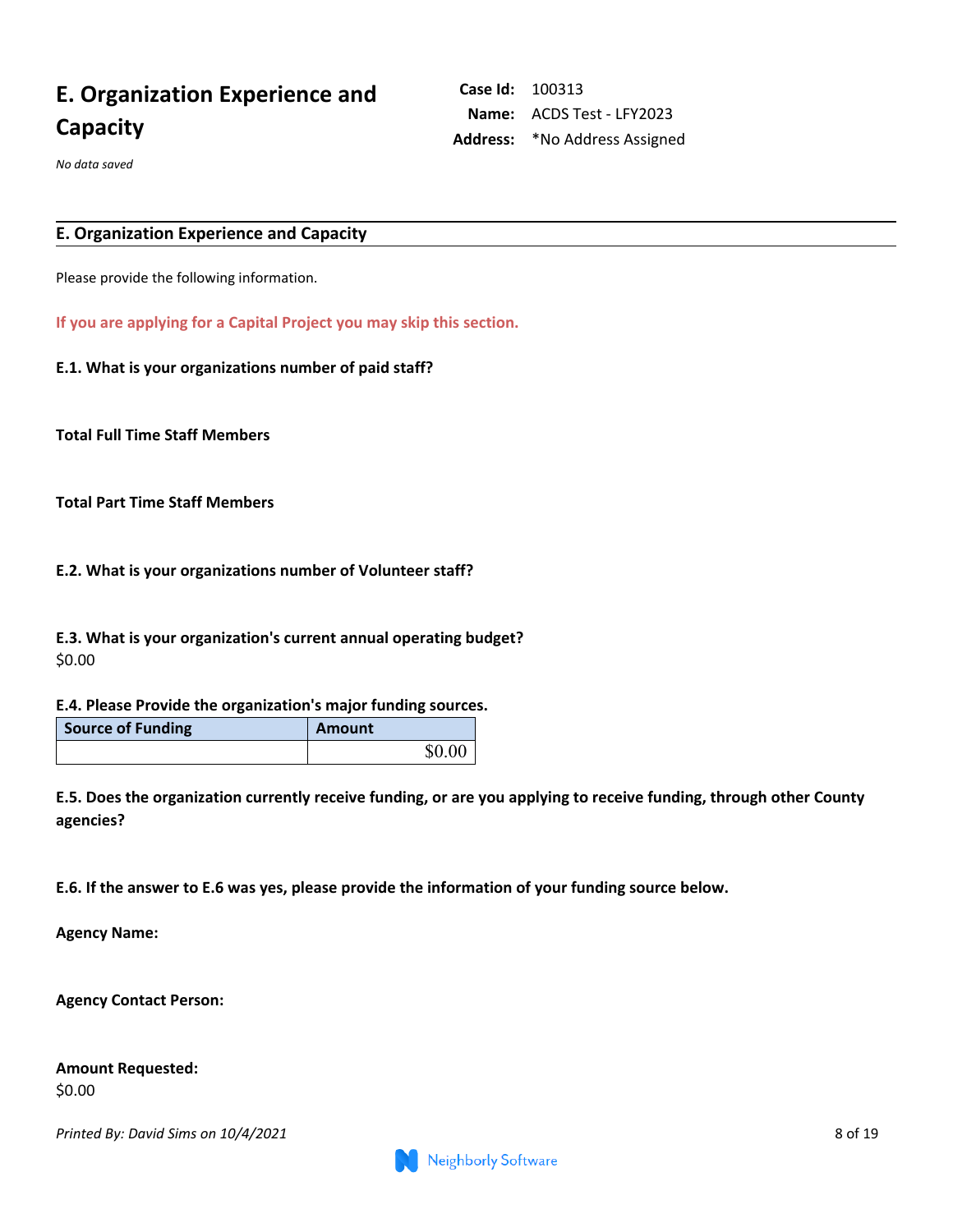**Program Receiving Funding:** 

**E.7. Describe your organization's mission, activities currently being undertaken, and how your proposed project furthers that mission and current activities.**

**E.8. Describe your organization's most recent key accomplishments.**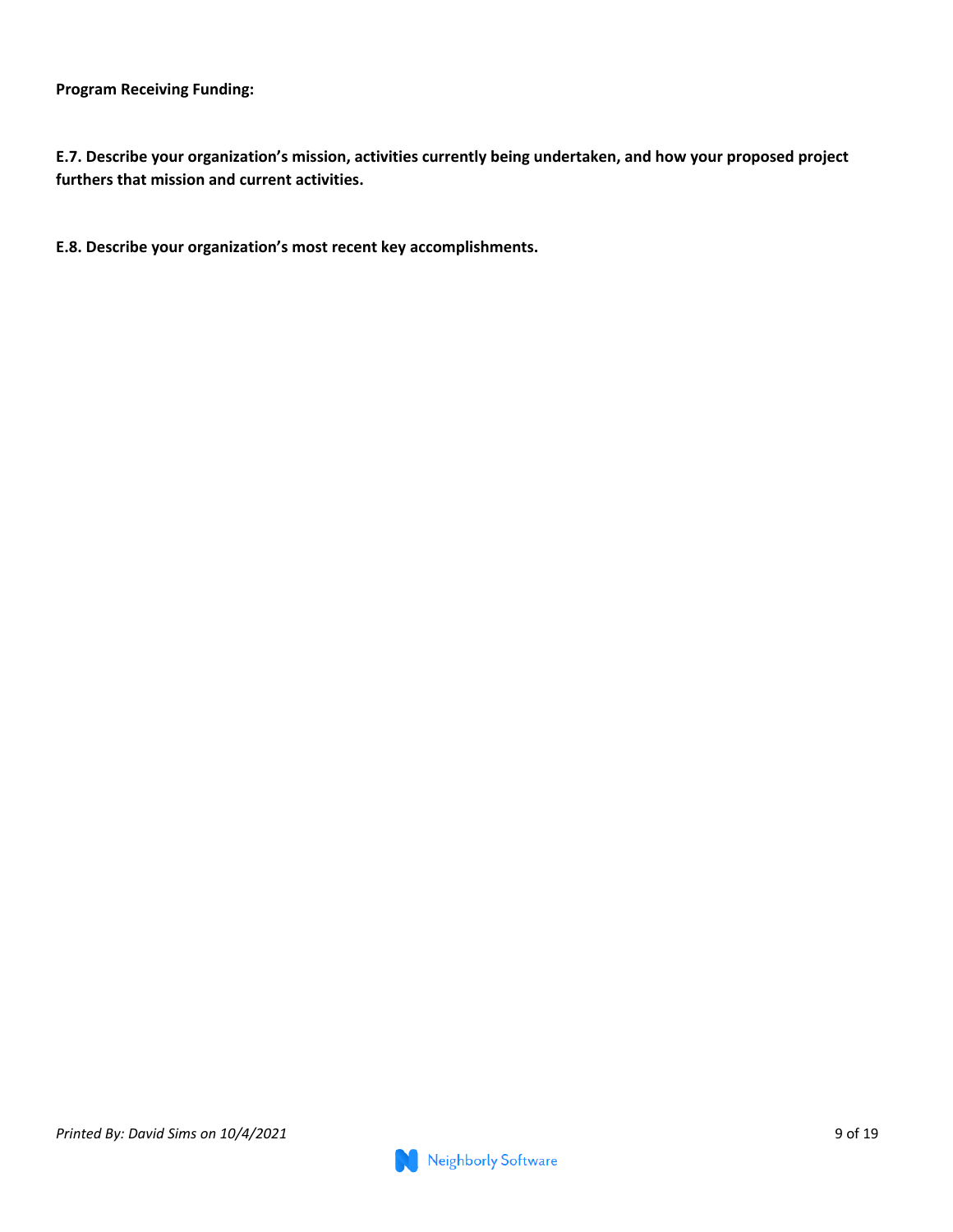### **F. Sponsors**

*No data saved*

**Case Id:** 100313 **Name:** ACDS Test - LFY2023 **Address:** \*No Address Assigned

### **F. Sponsors**

Please provide the following information.

**Please complete this section only if you are applying for a Capital Project.**

**F.1. Describe the capacity and experience of the project sponsor/owner and/or development team. Include similar past projects, staff resumes, financial statements for the past three years, and references.**

**F.2. Describe your organization's most recent key accomplishments.**

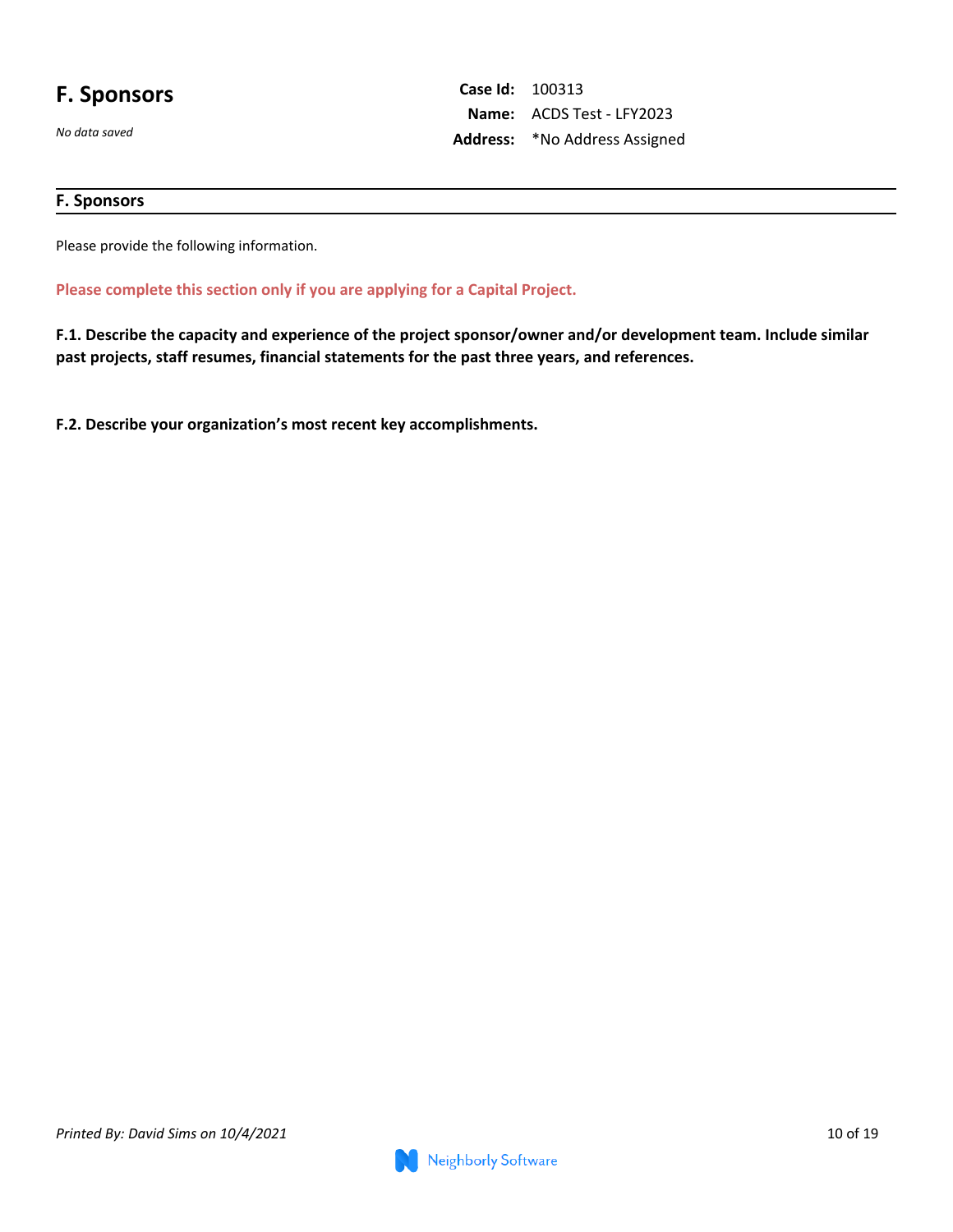## **G. Property Information**

*No data saved*

**Case Id:** 100313 **Name:** ACDS Test - LFY2023 **Address:** \*No Address Assigned

### **G. Property Information**

Please provide the following information.

**Please complete this section only if you are applying for a Capital Project.**

**G.1. Where is the project located or to be located? (If the project is to be located at a specific location, please give the address.)**

**G.2. Please describe the current use of the proposed location for the project.**

**G.3. Is there another project providing the same service in the same service area?**

**G.4. If yes, please explain why both projects are needed in order to meet a need.**

**G.5. If the proposed project is for a specific location, do you have site control (deed, contract of sale)**

**G.6. If no, please describe plans for obtaining site control with an estimated date for when you plan to have site control.**

**G.7. If the proposed project is for a specific location, what is the current zoning for the site?** 

**G.8. Please demonstrate how the proposed project is in compliance with local zoning codes and land use designations or describe any zoning or land use challenges currently being reviewed that may affect the project.**

**G.9. Have you received financing from ACDS for this project or site? Does ACDS currently have a lien on the property?**

**G.10. If Yes, are you current or in good standing with your loan with ACDS?**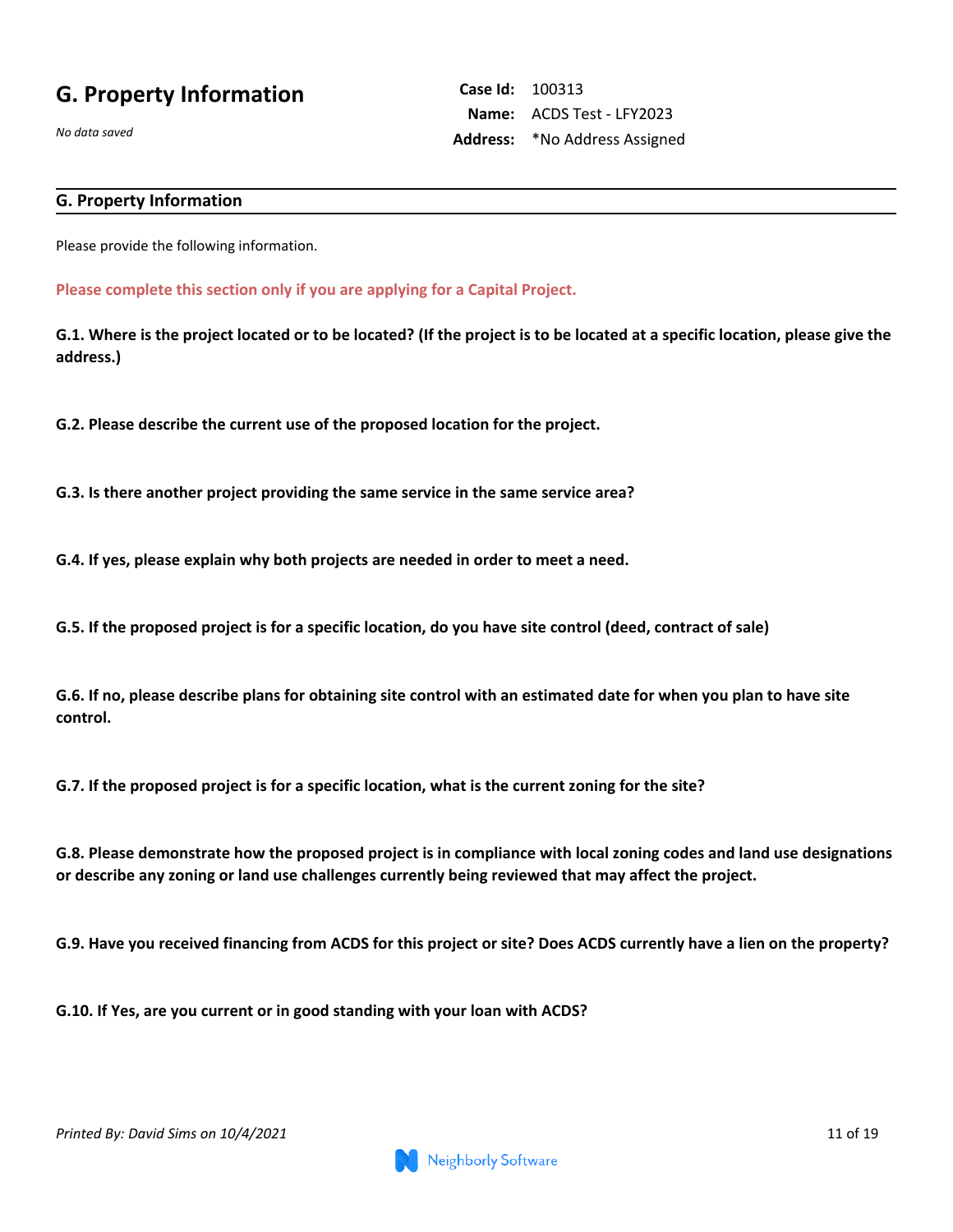## **H. Project Information**

*No data saved*

**Case Id:** 100313 **Name:** ACDS Test - LFY2023 **Address:** \*No Address Assigned

### **H. Project Information**

Please provide the following information.

**Please complete this section only if you are applying for a Capital Project.**

**H.1. Describe the proposed project and how the funds you are requesting will be used. (If the project involves acquisition, rehabilitation, or construction please include the type of development, the proposed structure(s), the layout of the structure, amenities, and access to public utilities. If a housing project, please describe the number and size of bedrooms/units, staffing, and services that will be provided on- and off-site to residents.)**

**H.2. 2. Once completed, describe how the property or project will be maintained and managed (include an estimated operating budget and how those costs will be covered).** 

**H.3. Please give a time line for completing the proposed project including all major milestones.**

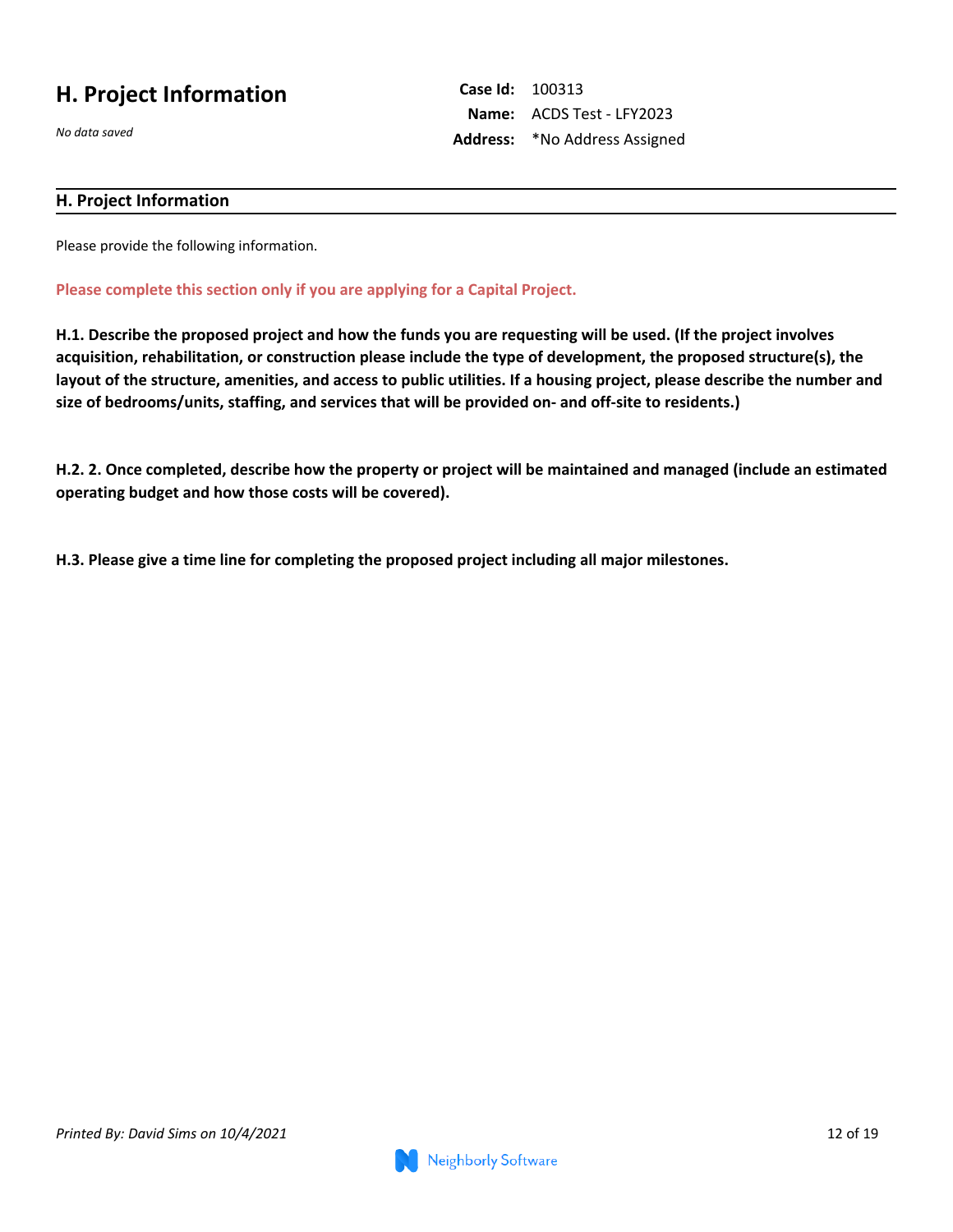## **I. Project Budget**

*No data saved*

**Case Id:** 100313 **Name:** ACDS Test - LFY2023 **Address:** \*No Address Assigned

### **I. Project Budget**

**Public Service Only:** Please complete the following budget chart for this Project, including all budget items, the total budget for each item, and what funds are being requested for each line item.

**Public Service Only: Please complete the following budget chart for this Project, including all budget items, the total budget for each item, and what funds are being requested for each line item.**

#### **I.1. Project Budget**

| <b>Budget Item</b> | <b>Total Budget</b> | <b>Funds Requested</b> |
|--------------------|---------------------|------------------------|
|                    | \$0.00              | \$0.00                 |

**Capital Only:** Complete the detailed budget below which specifically outlines the sources and uses of all project funds, and how the funds will be used to cover total project costs. Please add to the spreadsheet as necessary.

#### **I.2. Sources and Uses**

#### **Uses: List all uses of funds for the Project such as acquisition, design, rehabilitation, etc.**

| <b>Uses</b> | <b>Dollar Amount</b> |
|-------------|----------------------|
|             | \$0.00               |

### **I.3. Sources: List all sources of funds for the Project.**

| <b>Sources</b>                | <b>Amount Requested</b> |
|-------------------------------|-------------------------|
| Total Sources for the Project | \$0.00                  |

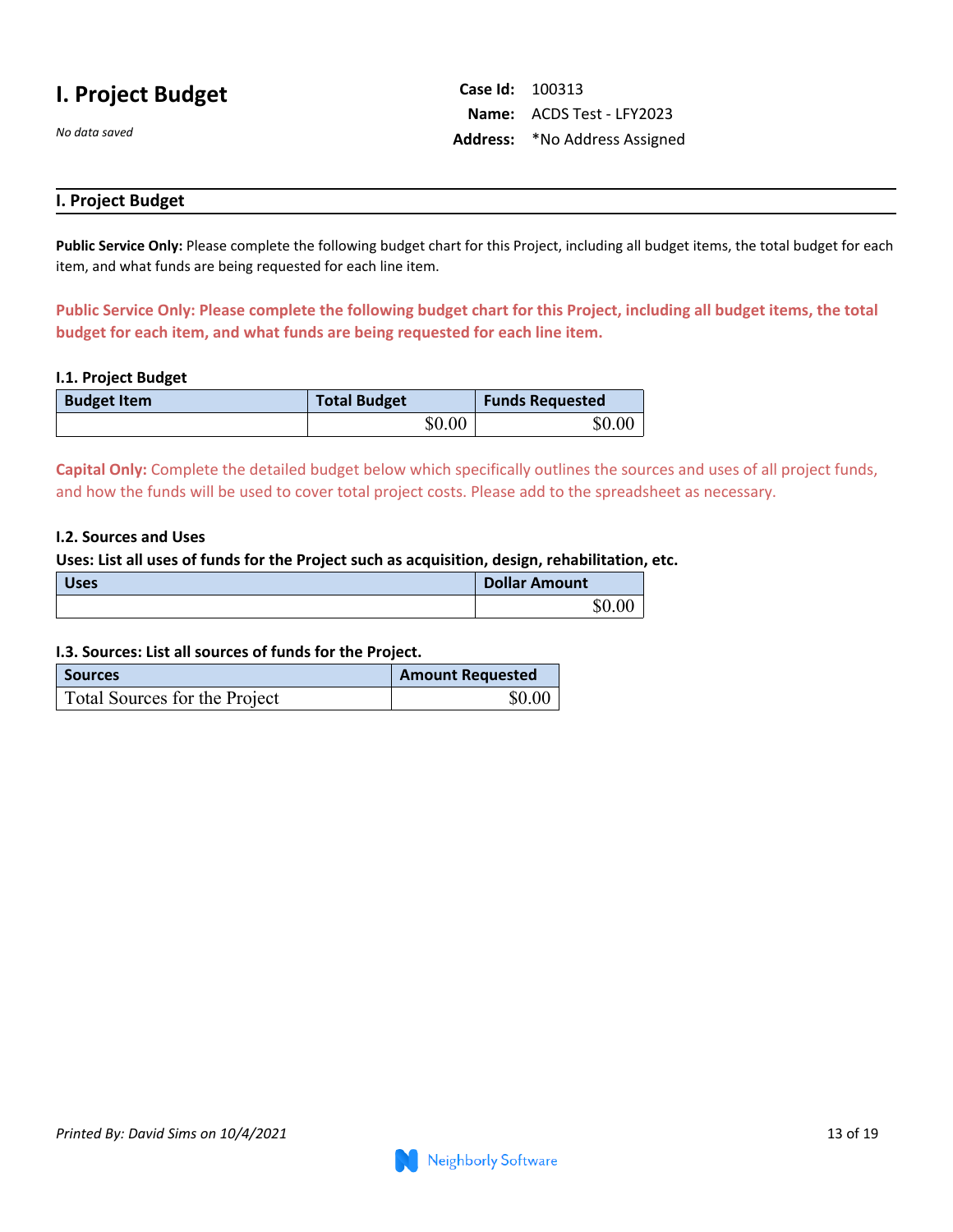## **J. Leveraging & Funding**

*No data saved*

**Case Id:** 100313 **Name:** ACDS Test - LFY2023 **Address:** \*No Address Assigned

### **J. Leveraging & Funding**

Please provide the following information.

### **J.1. Have you applied or do you intend to apply for funding from other sources for this project?**

**If no, why not?** 

**If yes, where have you applied?** 

### **Please provide a copy of the commitment letter.**

**Commitment Letter**

*\*\*No files uploaded*

**Is the funding:**

**J.2. Please identify all of the sources of funds available for the Project being recommended and if the funds will be provided to the organization in the form of a loan or grant.**

| <b>Source of Funds</b> | Loan/Grant | <b>Status</b> | Amount |
|------------------------|------------|---------------|--------|
|                        |            |               | \$0.00 |

**If the organization will use volunteers or in-kind contributions for this Project, please explain.**

**J.3. Do you anticipate needing additional funds from ACDS for this project in future years?**

**If yes, how many years do you anticipate applying for funds?** 

**J.4. How will the project be continued in the future if federal funds are not available?**

**J.5. Do you have experience implementing programs with federal funds?**

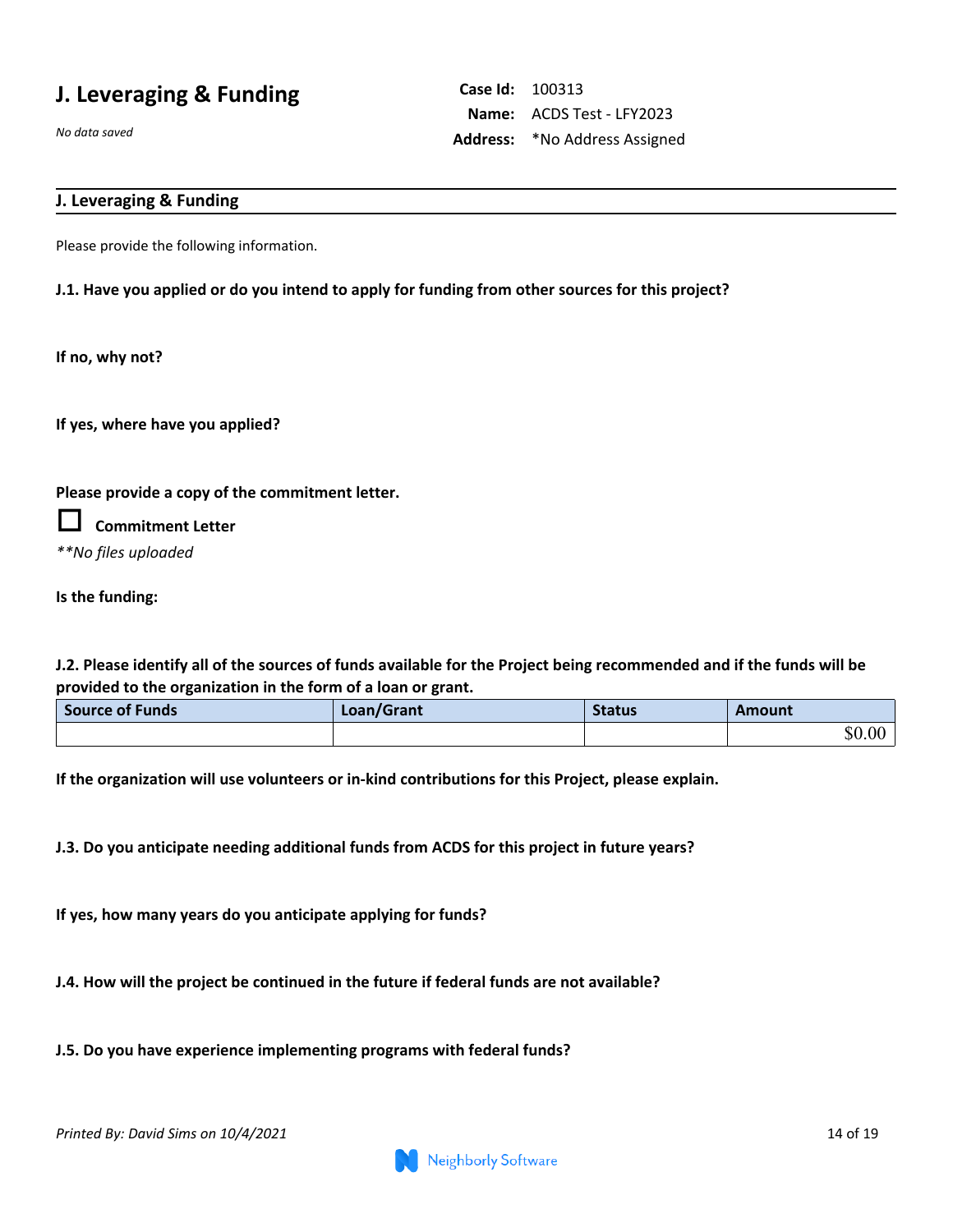**J.6. What steps has the organization taken to secure other sources of funds for this Project to ensure the continuation of this Project? Provide details as to a fundraising plan to ensure the project's long term success. (Please consider any actions taken within the past five years when answering this question.)**

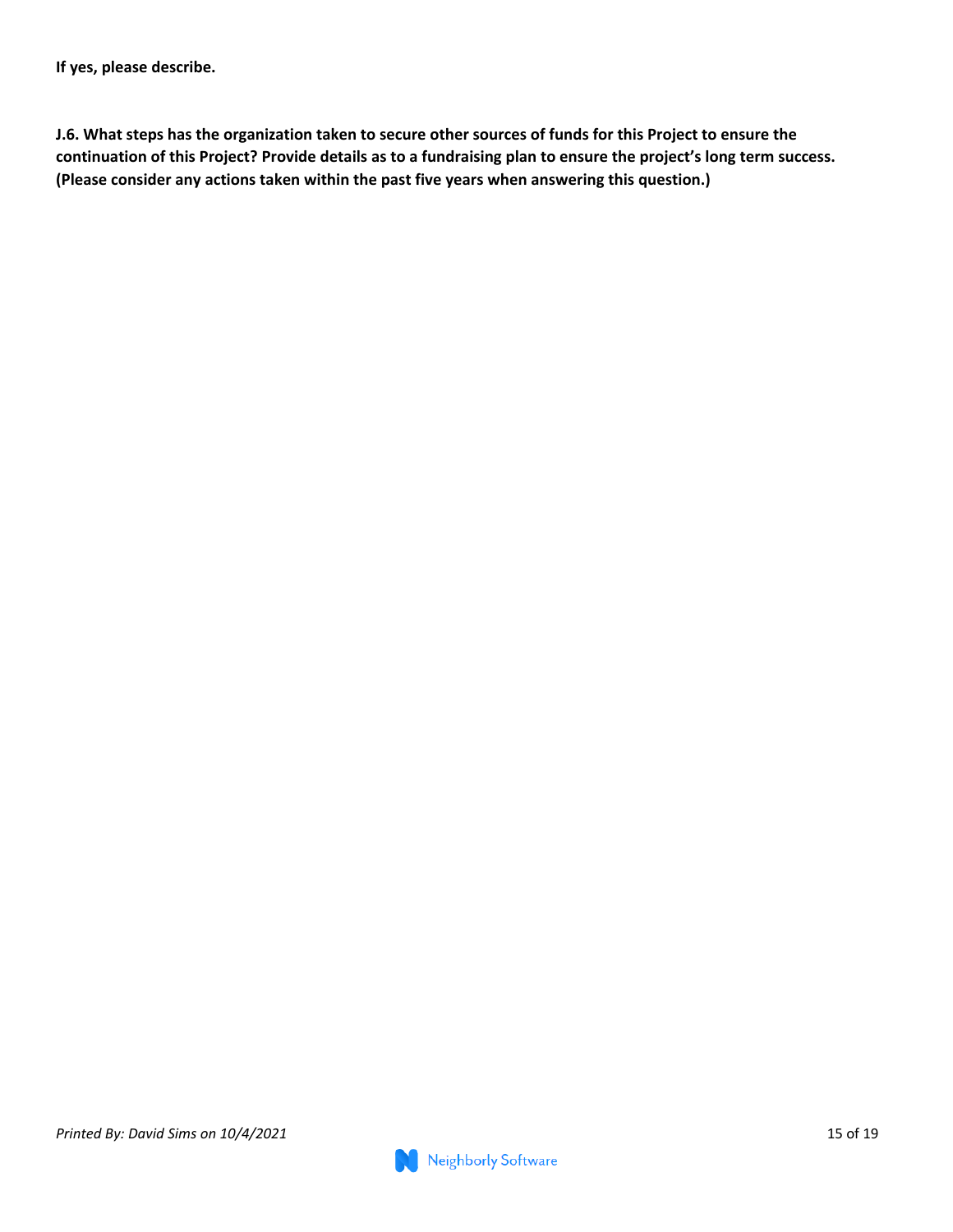## **K. Required Documents**

*No data saved*

**Case Id:** 100313 **Name:** ACDS Test - LFY2023 **Address:** \*No Address Assigned

### **K. Required Documents**

Please provide the following information.

#### **Documentation**

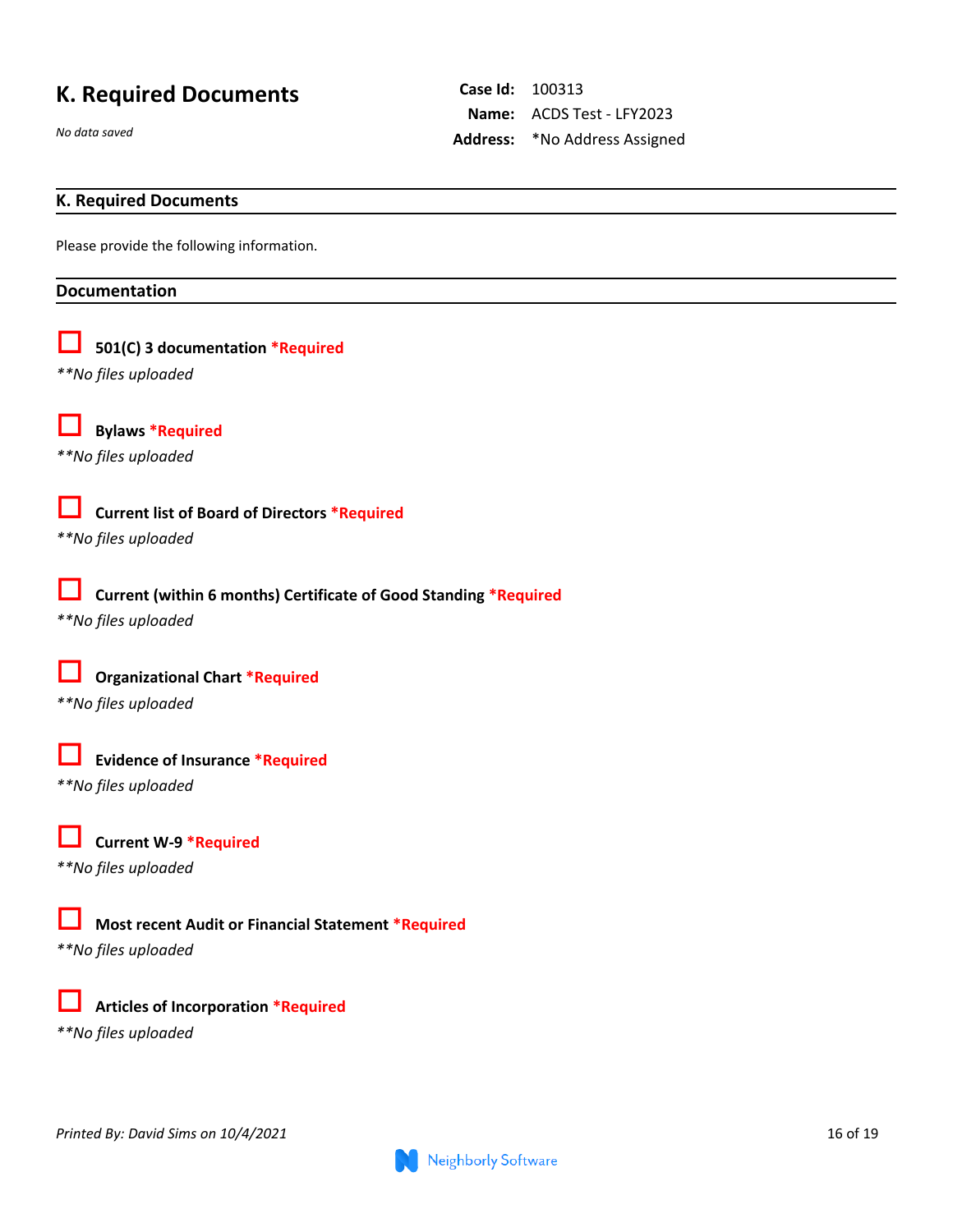# **L. Application Certification & Submission**

*No data saved*

### **L. Application Certification & Submission**

Please provide the following information.

 **Fair Housing (Housing Related Public Services Only) As a recipient of federal funds being administered by Anne Arundel County, all subrecipients sponsoring housing related projects are required to promote and affirmatively market your services to ensure fair housing choice for all persons, regardless of race, color, religion, sex, familial status, disability and national origin. While exceptions may exist for programs tailored to a specific special needs clientele, all housing related public services required to comply with the federal Fair Housing Act.** 

**If your program/activity involves housing related activities (e.g. supportive services at a rental housing development, emergency assistance for tenants, or operating and/or support services at the emergency shelter), please describe how you will work to affirmatively further fair housing in your program/activity delivery.** 

 **Applicant Certification "I certify that I have reviewed this application and that, to the best of my knowledge and belief, all of the information provided in this application is true. By signing this application, I understand that ACDS may take photographs of the project or activity described in this application and I further acknowledge that ACDS owns all rights to the photographs and may use these photographs for advertising or promotional purposes."** 

**Signature of Authorized Representative** *\*\*Not signed*

**Date**



**Case Id:** 100313 **Name:** ACDS Test - LFY2023 **Address:** \*No Address Assigned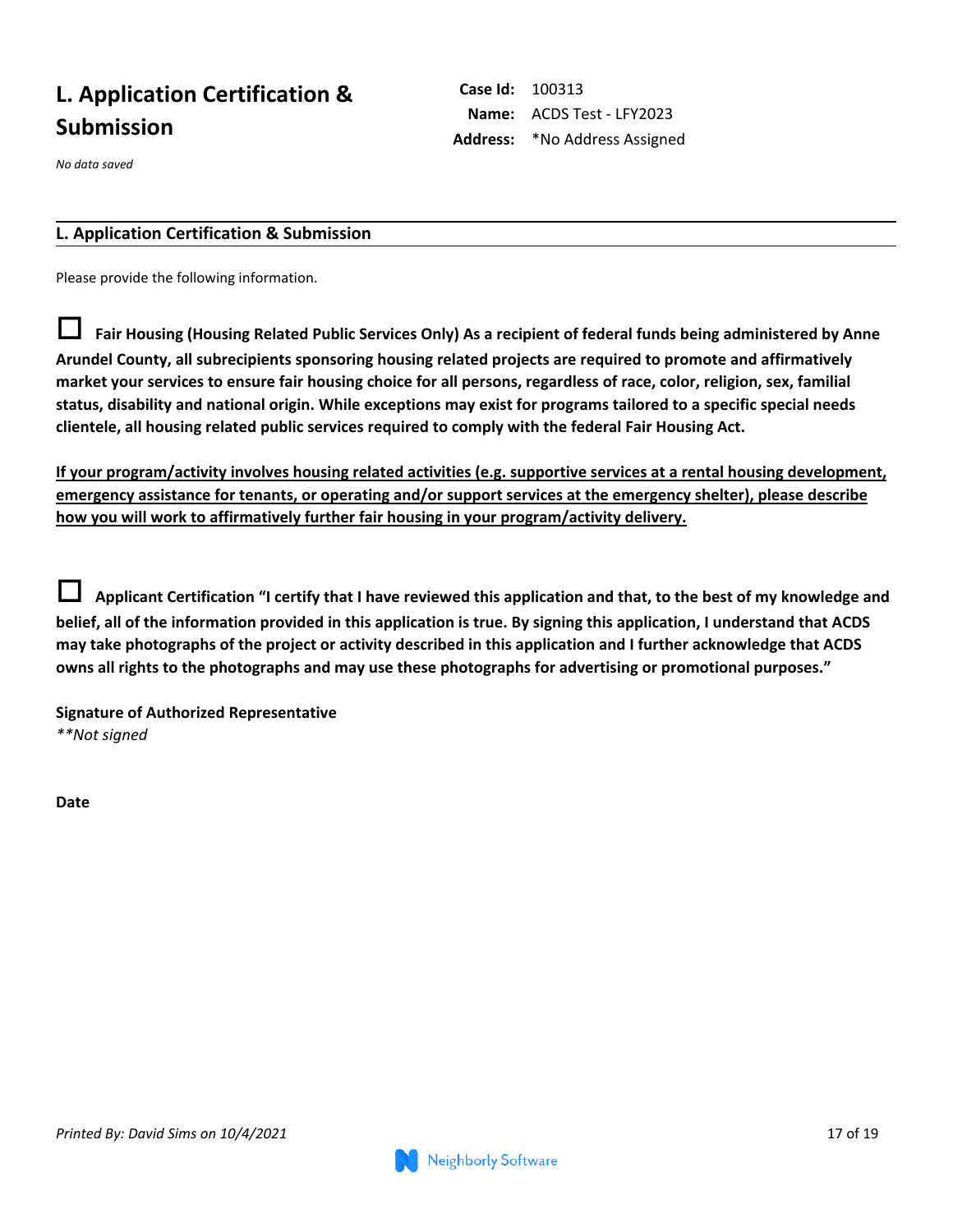# **Admin Approval**

*No data saved*

**Case Id:** 100313 **Name:** ACDS Test - LFY2023 **Address:** \*No Address Assigned

### **Admin Approval**

Do not click "Complete and Submit" if applicant is ineligible.

 **The subrecipient/participant may now begin uploading post-approval documents. Signature** *\*\*Not signed*